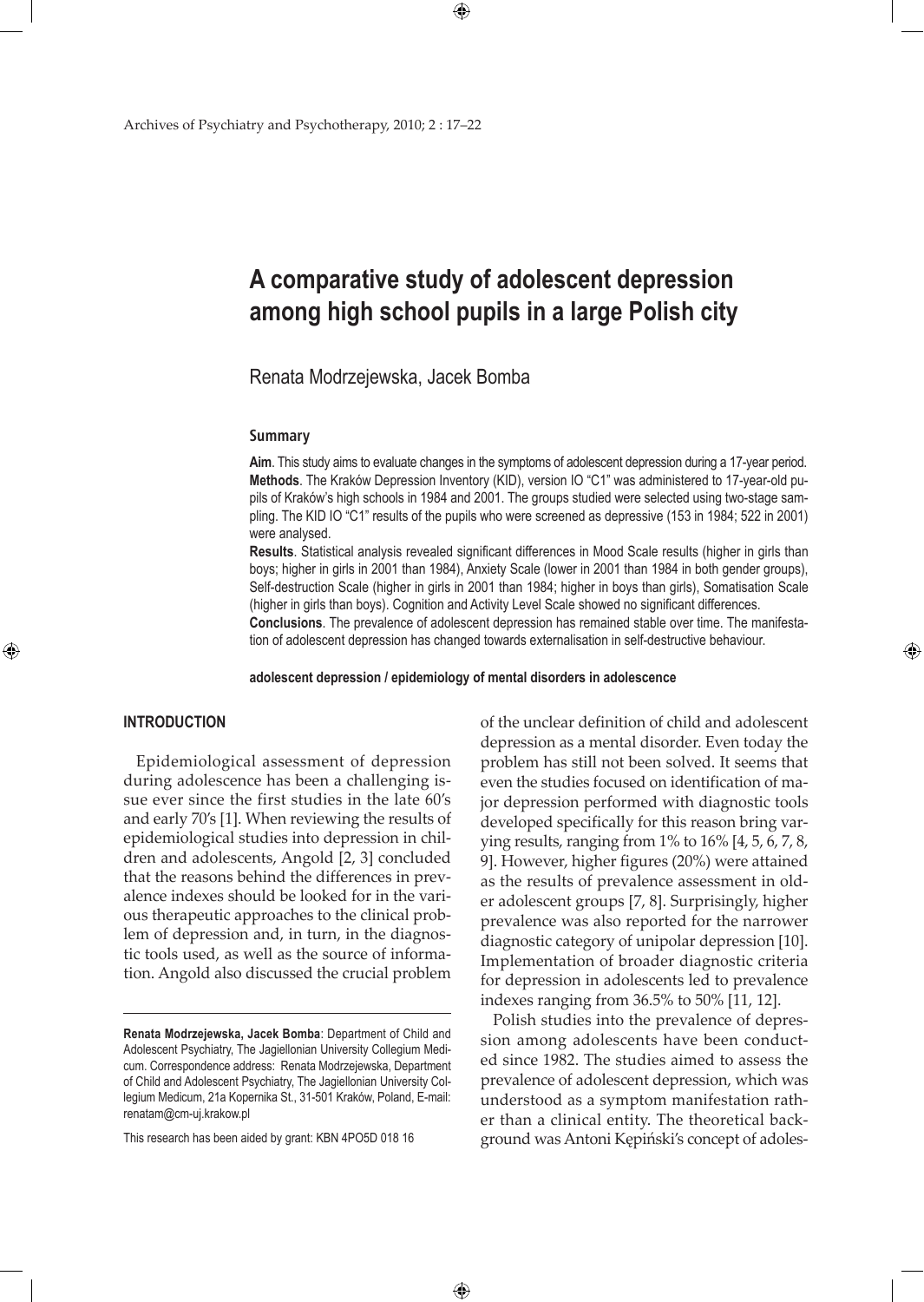cent depression [13]. Kępiński pointed out that the developmental crisis of adolescence, which he analysed from biological, psychological and sociological points of view, often results in depressive symptomatology similar to the clinical manifestation of mental disorders. Assessing the prevalence of depressive symptoms in children and adolescents from 5 to 18 years old required a screening symptom inventory. Such a tool was developed in the form of an observation chart for younger children and a questionnaire for older ones and for adolescents. Screening in an untreated population of children and adolescents in metropolitan schools was performed in 1984, 1985, 1986 and 1988. The point prevalence of depression calculated from the results were: 6.66% for 5 year-olds, 11.34% for 10 year-olds, 28.15% for 13 year-olds and 19.35% for 17 yearolds [14]. The assessment was repeated in 1995 in Warsaw for 13 year-old adolescents. The results showed the point prevalence of depression as 19.3 %. In the same population of adolescents (N=1689), 0.77% met the DSM-III criteria for major depression [12, 15].

The search for answers to the questions concerning the nature of depression in adolescents included follow-up studies. As yet, their results have not provided conclusive solutions. In a prospective follow-up of a population of adolescents receiving psychiatric treatment, conducted for over ten years, Rabe-Jabłońska [16] confirmed that the application of diagnostic criteria for affective disorders with respect to adolescent patients was justified, and that the diagnoses based on them were relatively stable over time. However, the prospective follow-up, after fifteen years, of an untreated group of adolescents who had been diagnosed as depressive using the screening method [17], indicated a low predictive value of such a diagnosis concerning the development of affective disorders in adulthood, with a marked predictive value for a worse overall condition and poorer psychosocial adaptation.

One way of answering the question concerning the uniformity of depression occurring during adolescence, described as adolescent depression [18], may be an analysis of symptom presentation stability in populations of young people from different social backgrounds. Such attempts have been made by surveying young people in different countries [19] or cities [15]. The results of these studies indicate differences in prevalence rates.

## **AIMS OF THE STUDY**

The study aimed to assess changes in prevalence and symptom manifestation of adolescent depression between 1984 and 2001. The 17-year interval between measurements was sufficient enough to meet the demands of change in social conditions, but also allowed the role of the secular trend to be eliminated. 1984 in Poland was a time of tough socio-political conditions, coming between the unrest of 1980 and the beginning of the transition to democracy in 1989. It was assumed that the social context difference between the end of martial law and the twelfth year since the beginning of the political transformation in the country was significant enough to meet our expectations. What had changed by that time was the political system, the basic military alliances, the scope of civil liberties and responsibilities, the social welfare system, the health care system, and the prospects of finding a place in the adult world. For organisational reasons, comparative tests were carried out in 2001.

⊕

### **MATERIAL AND METHOD**

The population of second-year high school pupils in 2001 was 16,598. It was assumed that prevalence of the phenomena screened for would be present in 0.5% of the population and we decided to use an assessment error no higher than 0.03%. Therefore, the minimal sample size should be 1003 pupils.

A group of 2,034 17 year-old pupils was selected to enable a prospective study of the dynamics of depressive symptomatology and comorbidity.

The study population was chosen by cluster, stratified sampling techniques. It can be treated as not full multi-stage probabilistic sampling (strictly one stage but for each stratum separately) [20].

All high schools were included in the selection procedure. It was decided to select 8 of the 34 state schools, 9 of the 17 private schools, 9 of the

Archives of Psychiatry and Psychotherapy, 2010; 2 : 17–22

 $\bigoplus$ 

⊕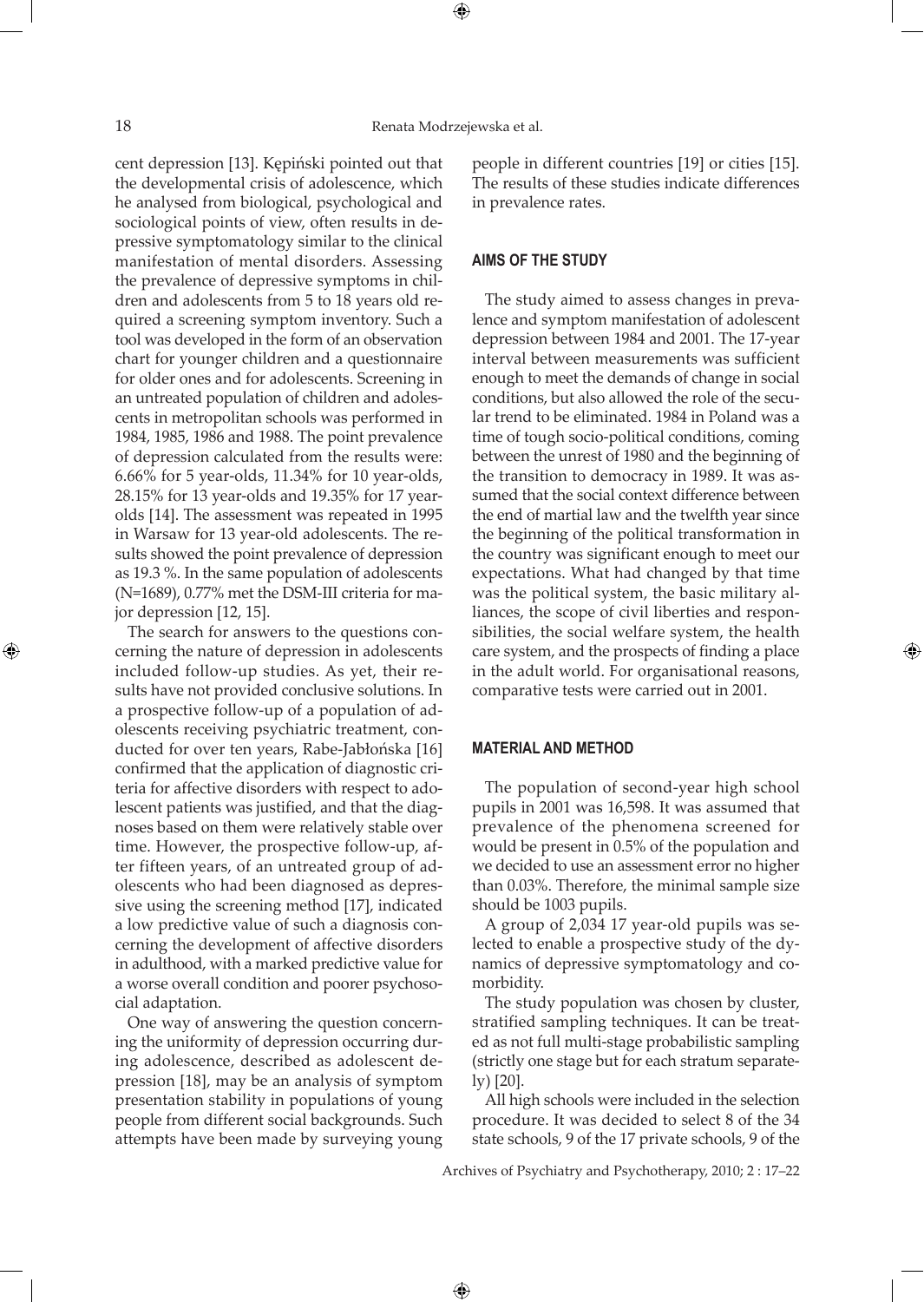⊕

⊕

47 technical colleges and 7 of the 35 vocational schools. All second-year pupils in the schools selected took part in the study. The randomness of the sample was checked by the Wald-Wolfowitz (Runs) test – the results showed a random distribution in all the analysed samples. The proportion between genders: girls – 55%, boys – 45%, corresponded with that in the 17 year-old age group in the city. 5% of the pupils were absent during the study days. The percentage of pupils absent from school during the screening was evenly distributed between genders as well as among schools.

Both cohorts, 1984 and 2001, were screened with the Kraków Depression Inventory (KID). In 2001, the Beck Depression Inventory (BDI) was additionally used. The correlation between both tools was 0.785.

The Kraków Depression Inventory (KID), version IO "C1", was developed in the 1980's for screening studies into depression symptoms in young people at a later phase of adolescence [14]. The KID results allow a screening diagnosis of adolescent depression symptoms to be made and its symptomatic structure to be described. KID IO "C1" is in the form of a questionnaire and consists of 119 items describing phenomena, the presence of which the respondents state by selecting one of the alternative answers. The KID IO "C1" items describe depression symptoms, selected as specific for adolescence, with the aim of covering a wide spectrum of manifestation. The remaining items form a control scale. The questionnaire includes the following scales: A – mood disturbances, B – anxiety symptoms, C – cognitive disturbances, D – activity level, E – self-destruction, and F – somatic symptoms. The KID results are graded on a standard ten scale. An overall result within the region of 7 to 10 indicates the presence of depression, and on the individual scales, it indicates a considerable level in the intensity of symptoms in the respective area.

⊕

The 21-item Beck Depression Inventory (BDI) is a self-assessment scale developed in 1961. Respondents are asked to choose one of four sentences describing their feelings [21, 22]. Kendall recommended the result of 15 points as inclusion criteria to depressive groups in studies of general populations [23, 24, 25]. The Cronbach

Archives of Psychiatry and Psychotherapy, 2010; 2 : 17–22

 $\alpha$  is 0.87 [26]. The test specificity is 73% and is higher for girls [8, 27].

1,868 KID IO "C1" questionnaires were included in the statistical analysis. 101 incomplete questionnaires were excluded.

As a comparison group, 17 year-old pupils participating in the Kraków Depression Study in 1984 were used [14]. The group consisted of 559 pupils. In the 1984 group, there were 323 (57.8% ± 4.1 , in 95% confidence interval limits) girls and 236 (42.2%  $\pm$  4.1) boys. The subject group included second-year pupils of Kraków's high schools (high, technical and vocational schools) selected in 1984 and 2001 using a two-stage draw. The analysis included subjects with a screening diagnosis of depression. In 1984, there was a group of 153 people, in 2001 – 522. The difference was due to different population sample sizes in the two phases of the study. The gender-wise distribution of numbers in both test stages is shown in Tab. 1.

| Table 1. Number of studied pupils with depressive symptoms |
|------------------------------------------------------------|
|------------------------------------------------------------|

| Gender | 1984 | 2001 | Total |
|--------|------|------|-------|
| Boys   | 49   | 158  | 207   |
| Girls  | 104  | 364  | 468   |
| Total  | 153  | 522  | 675   |

In 2001, the pupils were also asked to anonymously answer the Beck Depression Inventory. 1,933 BDI's were distributed. 1,840 were returned, but 42 (2.2%) pupils did not indicate their gender. Finally, 1,798 BDI questionnaires (93%) were included in the statistical analysis. The point prevalence of depression in 17 year-old girls screened with the BDI was significantly higher than in boys of the same age (chi2=54.16, df=1,  $p$ <0.0005) and amounted to 33.6% for girls and 18.2% for boys respectively. Tab. 2 (*next page*).

# **STATISTICAL METHODS**

⊕

For statistical analysis of the dichotomised KID IO "B1" sten results, the following tests were used: chi2 for 2x2 tables, Mantel-Haenszel procedure for linear trend, relative risk of depressive symptoms and Kendall's tau correlation coefficient.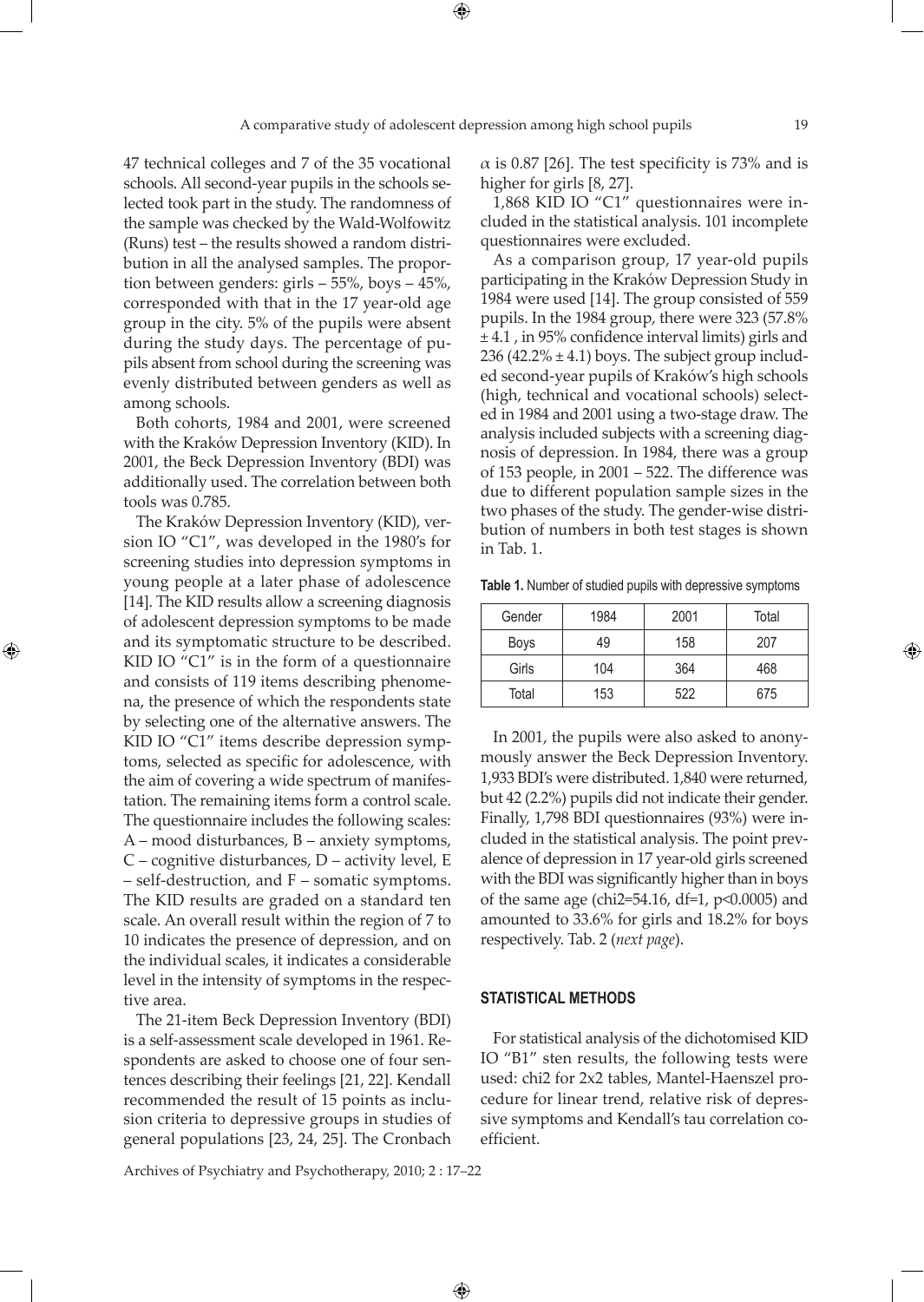$\bigoplus$ 

|        | KID Scale 1984 |               |               | KID Scale 2001 |           |      | Beck's Scale 2001 |      |           |               |               |               |
|--------|----------------|---------------|---------------|----------------|-----------|------|-------------------|------|-----------|---------------|---------------|---------------|
| Gender | Depressed      |               | Not depressed |                | Depressed |      | Not depressed     |      | Depressed |               | Not depressed |               |
|        | Ν              | $\frac{0}{0}$ | Ν             | $\frac{0}{0}$  | N         | $\%$ | Ν                 | $\%$ | N         | $\frac{0}{0}$ | Ν             | $\frac{0}{0}$ |
| Boys   | 49             | 20.8          | 187           | 79.2           | 158       | 19.1 | 668               | 80.9 | 146       | 18.2          | 658           | 81.8          |
| Girls  | 104            | 32.2          | 219           | 67.8           | 364       | 34.9 | 678               | 65.1 | 334       | 33.6          | 660           | 66.4          |
| Total  | 153            | 27.4          | 406           | 72.6           | 522       | 27.9 | 1346              | 72.1 | 480       | 26.7          | 1318          | 73.3          |

**Table 2.** The population of 17 year-olds – prevalence of depressive symptoms 1984 and 2001

The prevalence of depressive symptoms in the 1984 and 2001 groups was almost identical (27.4% and 27.9%) (Tab.2). These results are also similar to the theoretical normal distribution probability for data between the 7th and 10th stens (31%). In addition, they are similar to the prevalence of depression in the normalisation sample of the IO "C1" inventory from the beginning of the 1980's.

Two-factor ANOVA was applied separately for each KID IO "C1" scale in order to verify the differences between the 1984 and 2001 populations, as well as between both genders. Additionally, in the case of failure to meet ANOVA assumptions, Tamhane's post-hoc test for the materiality of differences between the means of 4 groups, extracted according to population and gender, was used.

## **RESULTS**

⊕

The profiles of the averaged scores on the KID IO "C1" scales for the four separate groups are diverse, particularly in the case of the self-destruction scale (E).

On scale A of mood disturbances, girls show a higher level than boys (gender effect – F [1.666]=9.28, p=0.002). Analysis of the interactive graph for the results obtained on scale A leads to the conclusion that, in the period described, there is a different trend in girls (an increase in the intensity of symptoms) and boys (reduction), which ultimately leads to an increase in the difference in this respect between the genders in 2001 (gender\*population interaction – F  $[1.666]$ =3.92, p=0.048).



**Chart 1**. The profiles of averaged scores of the KID IO "C1" scale for the depressive boys and girls populations from the years 1984 and 2001.

⊕



**Chart 2.** Chart of the sex population interaction on the mood disorders (A) scale.

On the anxiety scale (B), higher results were obtained by girls (gender effect – F [1.665]=29.46, p<0.0005), and adolescents from the 1984 population (population effect – F  $[1.665]$ =5.71, p=0.017).

No statistically significant differences between the genders, between the populations of 1984 and 2001, or significant interactive effects were found for the cognitive disturbances (C) and activity level (D) scales.

Archives of Psychiatry and Psychotherapy, 2010; 2 : 17–22

 $\bigoplus$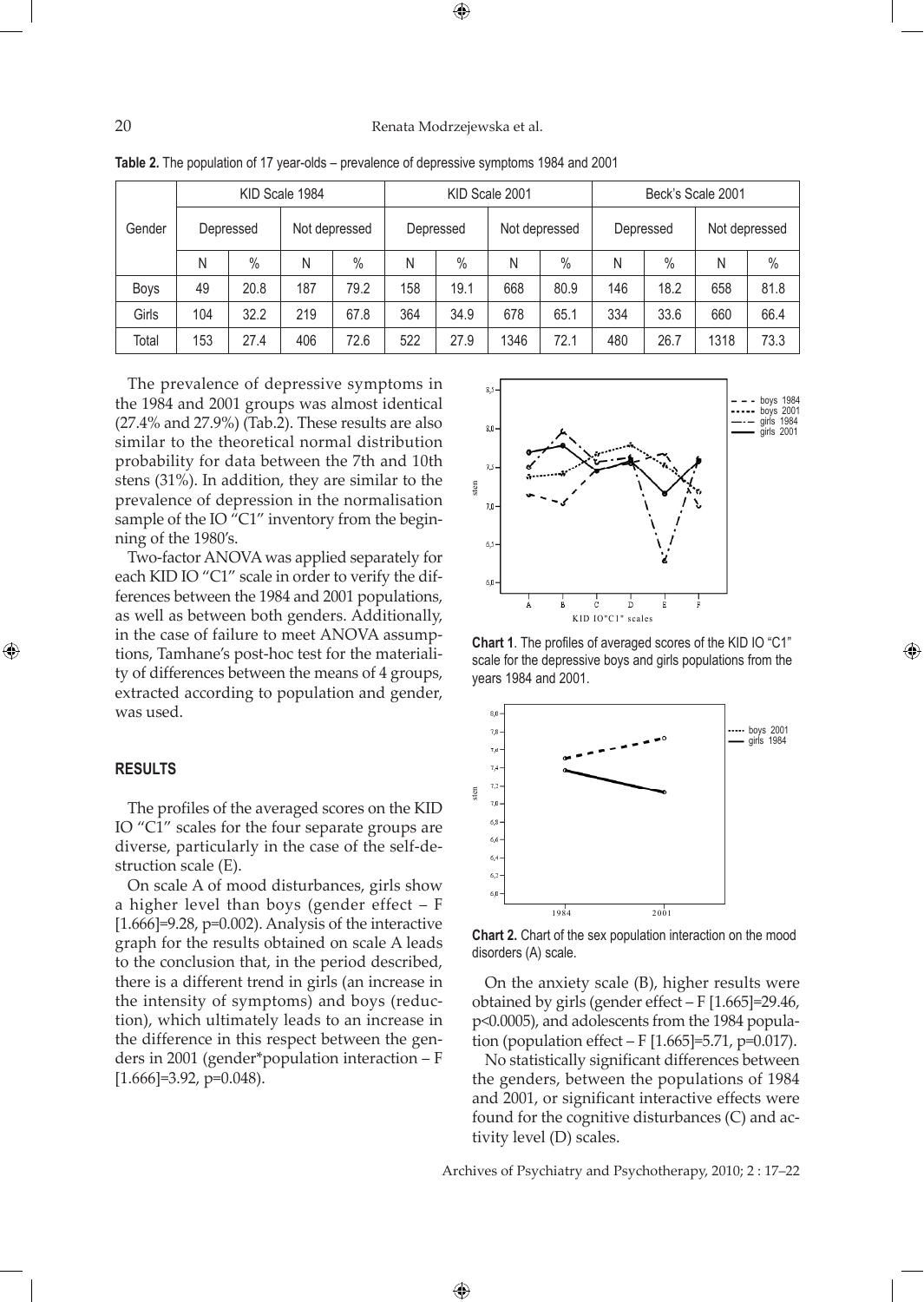$\bigoplus$ 

On the self-destruction scale (E), girls in 1984 obtained statistically significant lower results than boys in 1984 and 2001 and girls in 2001 (for all differences, p<0.05 on Tamhane's test). At the same time, boys in 2001 had higher scores than girls (p<0.05 on Tamhane's test). This arrangement of differences proves there are stronger self-destruction symptoms in boys than in girls (gender effect – F[1.627]=35.39, p<0.0005) and in the 2001 population than in that of 1984 (population effect –  $F[1.627]$ =10.59, p=0.001), as well as a growth tendency in these symptoms in girls in 2001 compared to 1984 (population\*gender interaction – F[1.627]=5.74, p=0.017). The differences between the individual samples were examined using Tamhane's test on account of the significant result of Levene's equality of variance of error test.



**Chart 3.** Chart of the sex population interaction on the self-destruction (E) scale.

Somatic symptoms (F) were manifested more strongly in girls than in boys (gender effect – F[1.664]=16.679, p<0.0005).

#### **DISCUSSION**

⊕

The similarity in the prevalence indexes of depressive symptomatology in the general population of late adolescents in 1984 and 2001 was against expectations. The hypothetical vulnerability of adolescents to macro-social stress [28, 29, 30] created an expectation of lower prevalence than in stable macro-social conditions. Unfortunately, the stability of the social situation was not assessed in 2001. Example 12 and the symptom interaction on the search of the sex population interaction on the search depressive symptoms (F) were manifested more strongly in girls than in boys (gender effect – F[1.664]=16.679, p<0.0005).

In both the compared samples, differences in

Archives of Psychiatry and Psychotherapy, 2010; 2 : 17–22

and girls remained. In particular, this includes a greater intensity of reported somatic symptoms, as well as symptoms of anxiety, in adolescent girls, while in boys, it includes a greater intensity of self-destructive symptoms. The intensity of cognitive symptoms and activity level disturbances in both genders also turned out to be constant relative to social conditions. Clear differences concern the intensity of mood disturbance symptoms. A growth in their intensity in girls and a drop in boys creates a greater difference between the genders. Another change concerns the location of self-destructive symptoms in the adolescent depression symptoms. The level of self-destruction in 2001 proved to be higher than in 1984. This intensity is greater in girls than in boys. In contrast, the severity of anxiety symptoms in the population of boys and girls decreased significantly in 2001, compared to the population from 1984.

The point-wise depression prevalence rates in 1984 and 2001 did not differ significantly [14]. Its symptom structure did not change as far as disturbances of cognitive functioning and activity levels are concerned. It can be presumed that the changing social conditions could have had an impact on the different tendencies of both genders towards mood disturbance intensification and, above all, the rise of self-aggression, particularly evident in girls. These results correspond to the statistically reported increase in aggressive crime among adolescent girls.

# **CONCLUSIONS**

The prevalence of adolescent depression remains stable. Its relation to the social conditions of adolescence is still unclear.

The change in the symptom structure of adolescent depression is expressed in the externalisation of self-destructive behaviour.

# **REFERENCES**

 $\bigoplus$ 

 1. Cebiroglu R, Summer E, Polvan O. Etiology and pathogenesis of depression in Turkish children. In: Annel A.L.eds. Depressive states in childhood and adolescence. Stockholm: Almquist/Wiksell; 1971. p. 133–136.

⊕